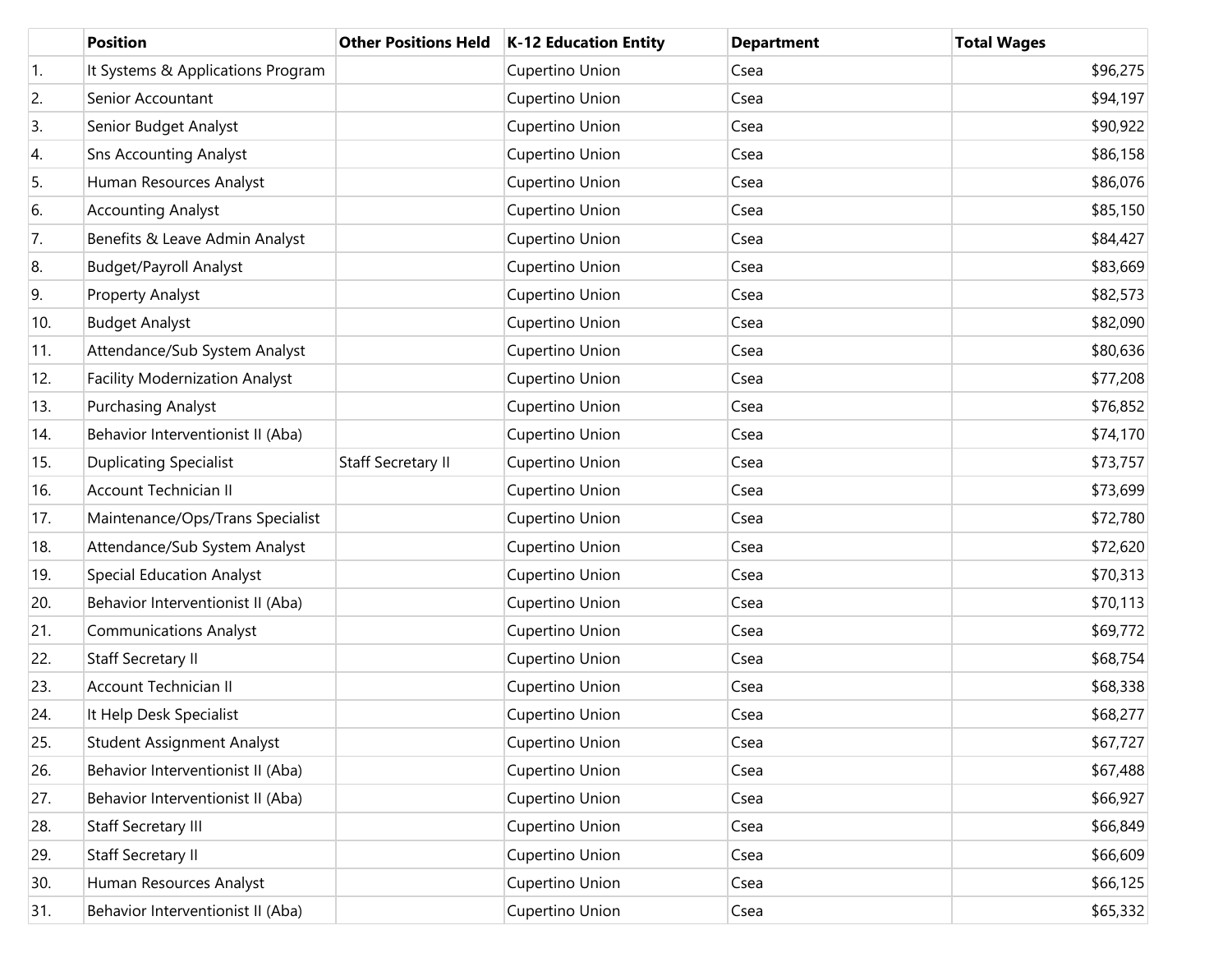| 32. | Behavior Interventionist II (Aba)    | Cupertino Union | Csea | \$64,782 |
|-----|--------------------------------------|-----------------|------|----------|
| 33. | <b>Attendance Accounting Special</b> | Cupertino Union | Csea | \$64,145 |
| 34. | Staff Secretary/Scheduler            | Cupertino Union | Csea | \$64,060 |
| 35. | Payroll Analyst                      | Cupertino Union | Csea | \$63,943 |
| 36. | Behavior Interventionist II (Aba)    | Cupertino Union | Csea | \$63,811 |
| 37. | Behavior Interventionist II (Aba)    | Cupertino Union | Csea | \$63,661 |
| 38. | <b>Buyer II</b>                      | Cupertino Union | Csea | \$63,277 |
| 39. | Behavior Interventionist II (Aba)    | Cupertino Union | Csea | \$63,043 |
| 40. | Behavior Interventionist II (Aba)    | Cupertino Union | Csea | \$62,376 |
| 41. | Behavior Interventionist II (Aba)    | Cupertino Union | Csea | \$61,985 |
| 42. | Behavior Interventionist I (Aba)     | Cupertino Union | Csea | \$61,244 |
| 43. | <b>Staff Secretary II</b>            | Cupertino Union | Csea | \$60,681 |
| 44. | Behavior Interventionist II (Aba)    | Cupertino Union | Csea | \$59,658 |
| 45. | School Secretary I                   | Cupertino Union | Csea | \$58,813 |
| 46. | Account Technician II                | Cupertino Union | Csea | \$58,674 |
| 47. | Account Technician II                | Cupertino Union | Csea | \$58,527 |
| 48. | Behavior Interventionist II (Aba)    | Cupertino Union | Csea | \$58,170 |
| 49. | School Secretary II-Elementary       | Cupertino Union | Csea | \$58,035 |
| 50. | School Secretary II-Elementary       | Cupertino Union | Csea | \$57,916 |
| 51. | School Secretary II-Elementary       | Cupertino Union | Csea | \$57,580 |
| 52. | Behavior Interventionist I (Aba)     | Cupertino Union | Csea | \$57,226 |
| 53. | Behavior Interventionist I (Aba)     | Cupertino Union | Csea | \$56,971 |
| 54. | School Secretary II-Elementary       | Cupertino Union | Csea | \$56,685 |
| 55. | Behavior Interventionist I (Aba)     | Cupertino Union | Csea | \$56,566 |
| 56. | School Secretary II-Elementary       | Cupertino Union | Csea | \$55,966 |
| 57. | School Secretary II-Elementary       | Cupertino Union | Csea | \$55,640 |
| 58. | Behavior Interventionist I (Aba)     | Cupertino Union | Csea | \$55,631 |
| 59. | School Secretary I                   | Cupertino Union | Csea | \$55,408 |
| 60. | Behavior Interventionist II (Aba)    | Cupertino Union | Csea | \$55,330 |
| 61. | Behavior Interventionist I (Aba)     | Cupertino Union | Csea | \$55,264 |
| 62. | School Secretary II-Elementary       | Cupertino Union | Csea | \$55,244 |
| 63. | School Secretary II-Middle Sch       | Cupertino Union | Csea | \$55,040 |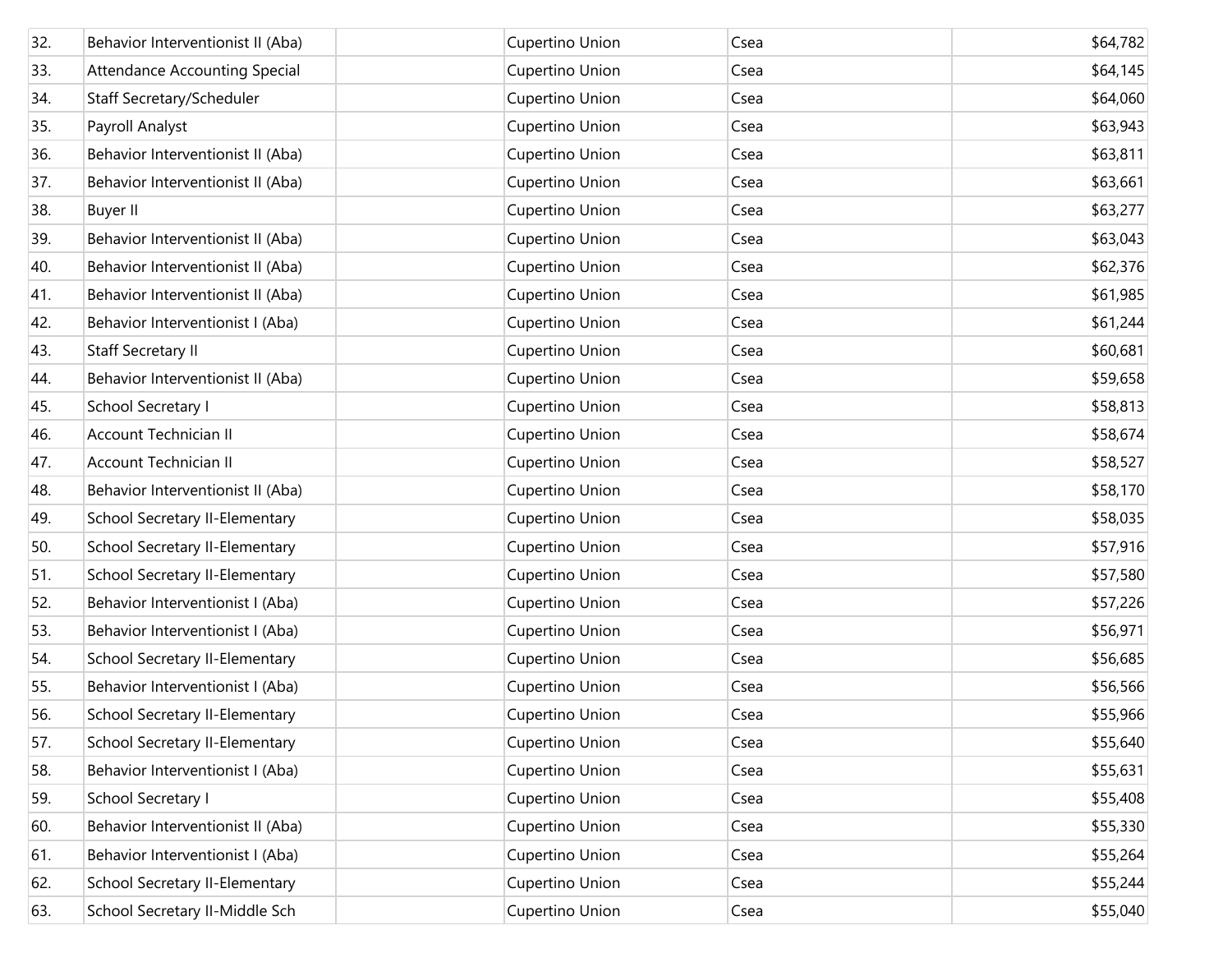| 64. | School Secretary II-Elementary    | Cupertino Union | Csea | \$54,983 |
|-----|-----------------------------------|-----------------|------|----------|
| 65. | It Help Desk Specialist           | Cupertino Union | Csea | \$54,947 |
| 66. | Behavior Interventionist I (Aba)  | Cupertino Union | Csea | \$54,844 |
| 67. | Behavior Interventionist II (Aba) | Cupertino Union | Csea | \$54,756 |
| 68. | Standards & Asses Analyst         | Cupertino Union | Csea | \$54,712 |
| 69. | Behavior Interventionist I (Aba)  | Cupertino Union | Csea | \$54,635 |
| 70. | School Secretary I                | Cupertino Union | Csea | \$54,610 |
| 71. | Behavior Interventionist I (Aba)  | Cupertino Union | Csea | \$54,115 |
| 72. | <b>Licensed Vocational Nurse</b>  | Cupertino Union | Csea | \$53,874 |
| 73. | <b>School Tech Specialist</b>     | Cupertino Union | Csea | \$53,825 |
| 74. | Staff Secretary I                 | Cupertino Union | Csea | \$53,781 |
| 75. | School Secretary II-Elementary    | Cupertino Union | Csea | \$53,669 |
| 76. | School Secretary II-Middle Sch    | Cupertino Union | Csea | \$53,262 |
| 77. | Behavior Interventionist I (Aba)  | Cupertino Union | Csea | \$53,217 |
| 78. | School Secretary II-Elementary    | Cupertino Union | Csea | \$53,217 |
| 79. | Behavior Interventionist I (Aba)  | Cupertino Union | Csea | \$53,121 |
| 80. | Behavior Interventionist I (Aba)  | Cupertino Union | Csea | \$52,963 |
| 81. | Behavior Interventionist II (Aba) | Cupertino Union | Csea | \$52,921 |
| 82. | Behavior Interventionist I (Aba)  | Cupertino Union | Csea | \$52,553 |
| 83. | Behavior Interventionist I (Aba)  | Cupertino Union | Csea | \$52,413 |
| 84. | Behavior Interventionist I (Aba)  | Cupertino Union | Csea | \$52,284 |
| 85. | School Secretary II-Elementary    | Cupertino Union | Csea | \$52,280 |
| 86. | School Secretary II-Elementary    | Cupertino Union | Csea | \$52,051 |
| 87. | School Secretary II-Elementary    | Cupertino Union | Csea | \$52,025 |
| 88. | Behavior Interventionist I (Aba)  | Cupertino Union | Csea | \$51,818 |
| 89. | School Secretary II-Elementary    | Cupertino Union | Csea | \$51,449 |
| 90. | Speech/Lang Pathologist Assistant | Cupertino Union | Csea | \$51,284 |
| 91. | Human Resources Technician        | Cupertino Union | Csea | \$51,077 |
| 92. | School Secretary I                | Cupertino Union | Csea | \$51,023 |
| 93. | Behavior Interventionist I (Aba)  | Cupertino Union | Csea | \$50,823 |
| 94. | Behavior Interventionist I (Aba)  | Cupertino Union | Csea | \$50,533 |
| 95. | Behavior Interventionist I (Aba)  | Cupertino Union | Csea | \$50,185 |